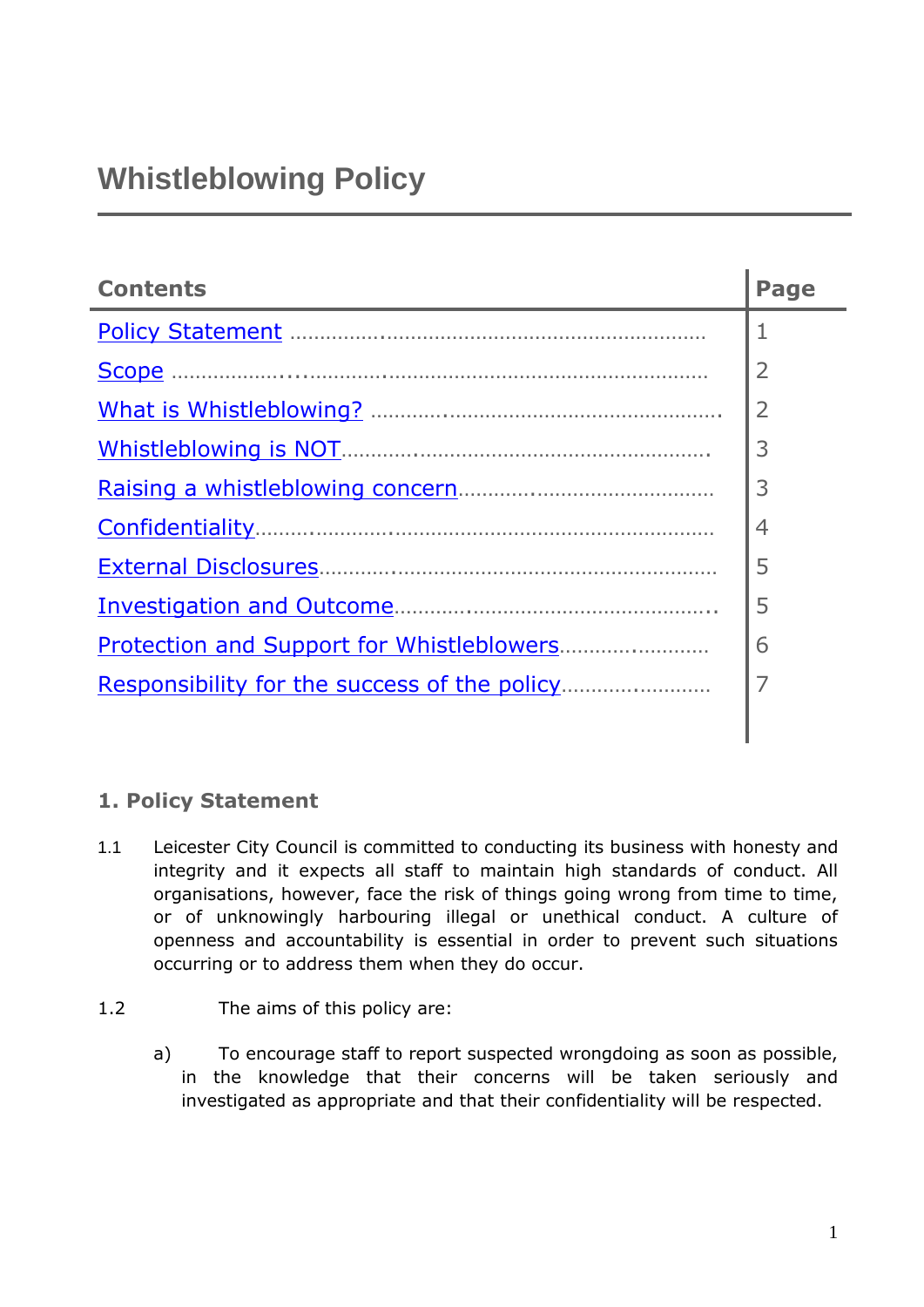- b) To provide staff with guidance as to how to raise those concerns.
- c) To reassure staff that they should be able to raise genuine concerns in good faith without fear of reprisals, even if they turn out to be mistaken.
- 1.3 This policy aims to explain what constitutes a whistleblowing complaint, how to raise one, how it will be dealt with and what protection is afforded to a legitimate whistleblower.

#### <span id="page-1-0"></span>**2. Scope**

2.1 This policy applies to all individuals working at all levels of the organisation, including chief officers, officers, employees, consultants, trainees, part-time and fixed-term workers, casual and agency staff [and volunteers] (collectively referred to as **staff** in this policy).

#### <span id="page-1-1"></span>**3. What is Whistleblowing?**

- 3.1 **Whistleblowing** is the disclosure of information which relates to suspected wrongdoing or dangers at work. This may include:
	- criminal activity;
	- miscarriages of justice;
	- danger to health and safety;
	- damage to the environment;
	- failure to comply with any legal obligation or regulatory requirements;
	- bribery;
	- financial fraud or mismanagement;
	- negligence;
	- the deliberate concealment of any of the above matters
- 3.2 A **whistleblower** is a person who raises a genuine concern in good faith relating to any of the above. If you have any genuine concerns related to suspected wrongdoing or danger affecting any of the council's activities (a **whistleblowing concern**) you should report it under this policy.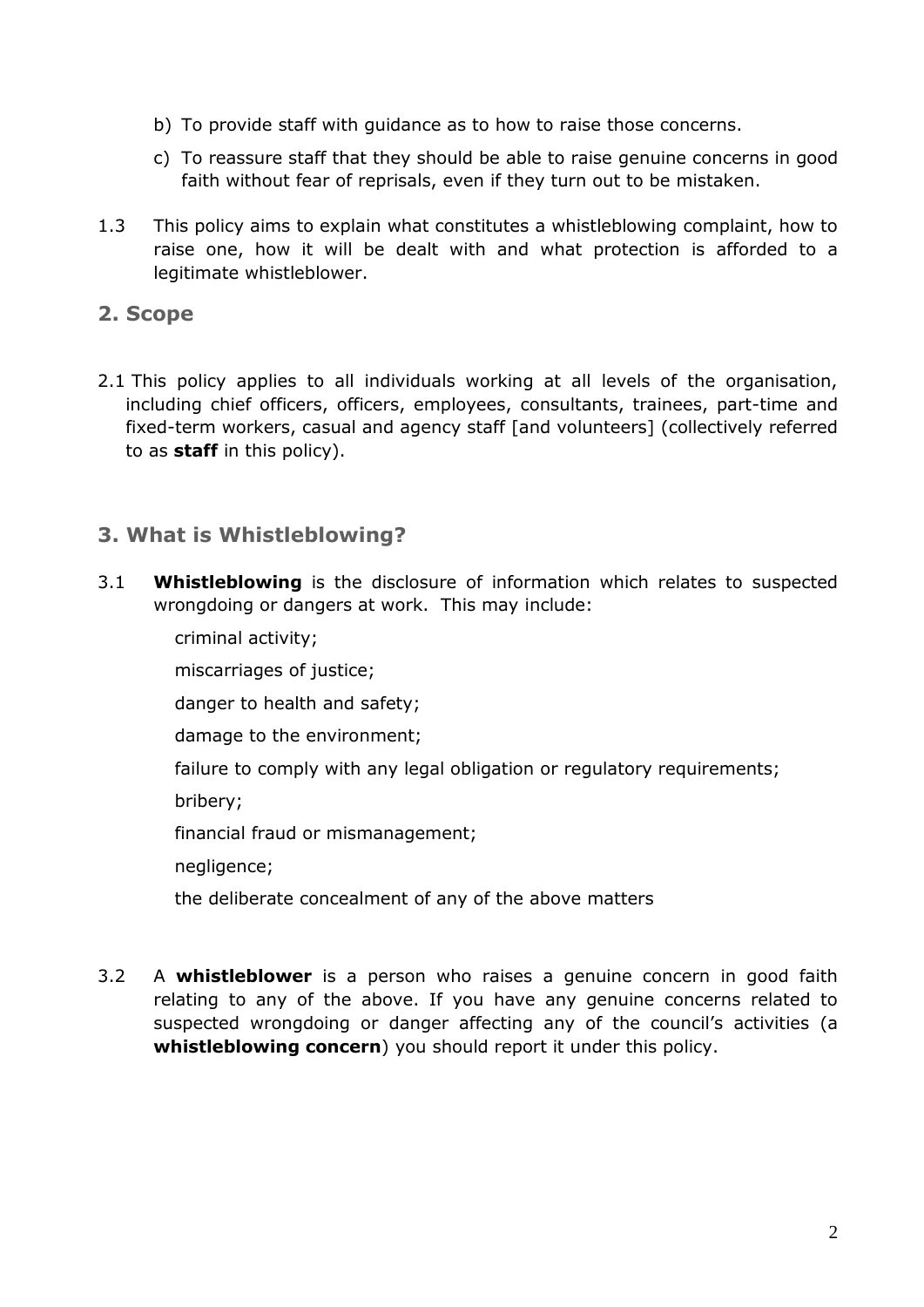## <span id="page-2-0"></span>**4. Whistleblowing is NOT**

4.1 This policy should not be used for the following:

a) Raising concerns that relate to your own personal circumstances such as the way you have been treated at work. . Such concerns should be raised in the first instance informally with your line manager who will attempt to resolve them for you. If no resolution is possible, the Grievance Procedure, (or other appropriate procedure such as the "Harassment and Discrimination procedure") should be used for this purpose.

- b) Raising concerns of a serious nature which do not fall within the definitions set out at 3.1 above. The Grievance Procedure, or other procedure as appropriate, should be used for this purpose.
- c) Raising concerns as a member of the public. The Corporate Complaints Procedure should be used for this purpose.
- d) Raising concerns about Councillors. The Member Code of Conduct and Arrangements should used for this purpose.
- 4.2 If you are uncertain whether something is within the scope of this policy you should seek advice from Human Resources.

## <span id="page-2-1"></span>**5. Raising a whistleblowing concern**

- 5.1 We hope that in many cases you will be able to raise any concerns with your line manager. You may tell them in person or put the matter in writing if you prefer. They may be able to agree a way of resolving your concern quickly and effectively. Where you do not feel you can do this then you should raise your concern with a manager above the level of your immediate manager. In all cases the manager will log the referral with the Monitoring Officer so that it can be recorded as a "whistleblowing complaint."
- 5.2 Where the matter is more serious, or you feel that your line manager has not addressed your concern or you prefer not to raise it with them or their superior for any reason, you should raise your concern directly with the Monitoring Officer. Should the Monitoring Officer consider that your concern should not have been raised with them because (i) the allegation can properly dealt with by another manager and/or (ii) your identity does not need protecting by the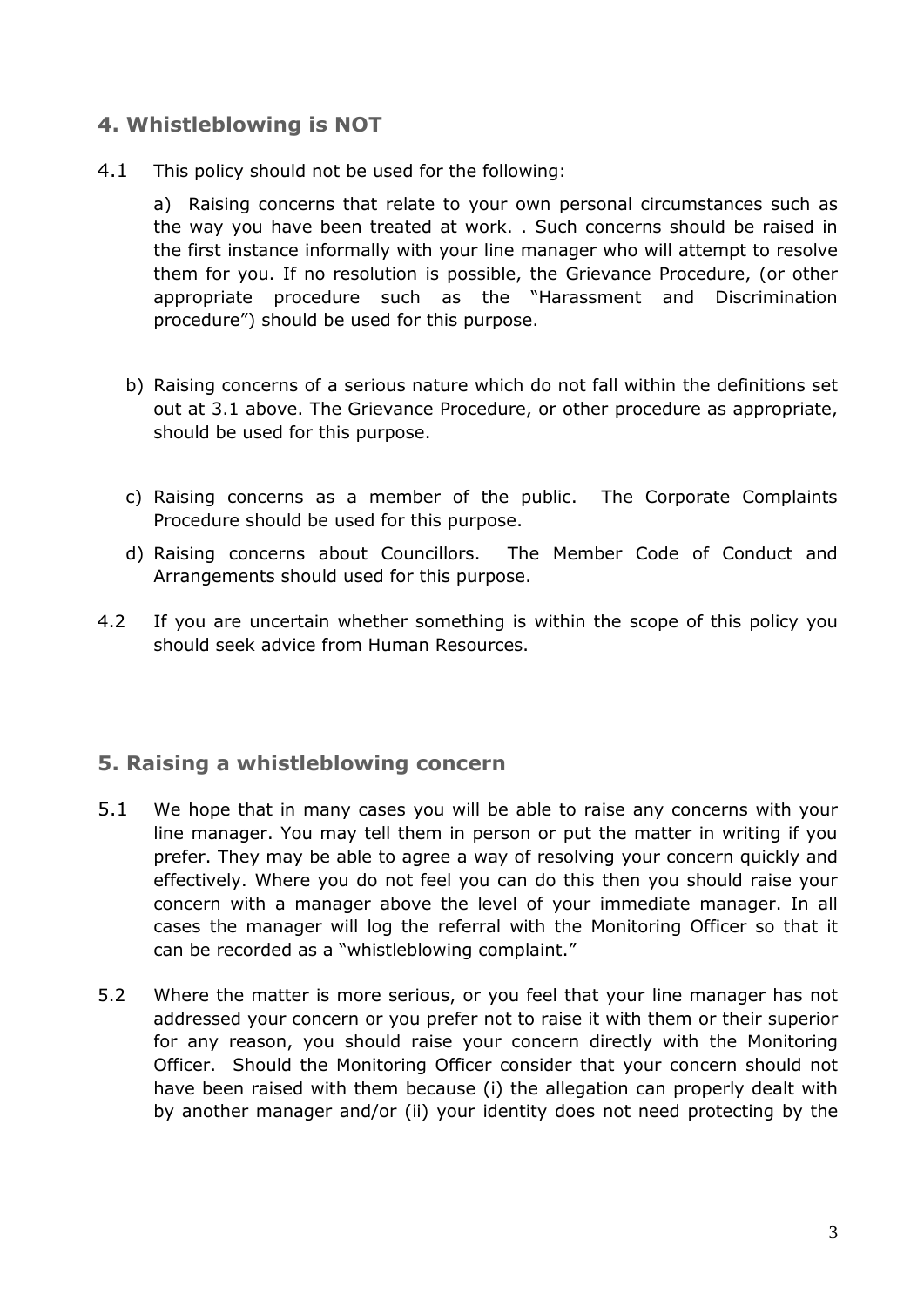Monitoring Officer, they will discuss their view with you. Consequently, your referral may be redirected to your line manager or another appropriate manager. It is in any event in most cases likely that the Monitoring Officer in dealing with your concern will liaise with your line manager regarding its progression**.** If you are in any doubt you can seek advice from Public Concern at Work, the independent whistleblowing charity, who offer a confidential helpline. Their contact details are at the end of this policy.

# <span id="page-3-0"></span>**6. Confidentiality**

- 6.1 It is hoped that staff will feel able to voice whistleblowing concerns openly under this policy. If, however, you want to raise your concern confidentially, every effort will be made to keep your identity confidential. In these circumstances and if it is necessary for anyone investigating or involved generally in your concern to know your identity, this will be discussed with you prior to your identity being disclosed.
- 6.2 Anonymous disclosures are not encouraged. Proper investigation may be more difficult or impossible if further information cannot be obtained from you. It is also more difficult to establish whether any allegations are credible and have been made in good faith. Whistleblowers who are concerned about possible reprisals if their identity is revealed should raise this at the time that they make their disclosure and appropriate measures can then be taken where appropriate. If you are in any doubt you can seek advice from Public Concern at Work, the independent whistleblowing charity, who offer a confidential helpline. Their contact details are at the end of this policy.

## <span id="page-3-1"></span>**7. External Disclosures**

- 7.1 The aim of this policy is to provide an internal mechanism for reporting, investigating and remedying any wrongdoing in the workplace. In most cases you should not find it necessary to alert anyone externally.
- 7.2 The law recognises that in some circumstances it may be appropriate for you to report your concerns to an external body such as a regulator. It will very rarely if ever be appropriate to alert the media. We strongly encourage you to seek advice before reporting a concern externally. The independent whistleblowing charity, Public Concern at Work, operates a confidential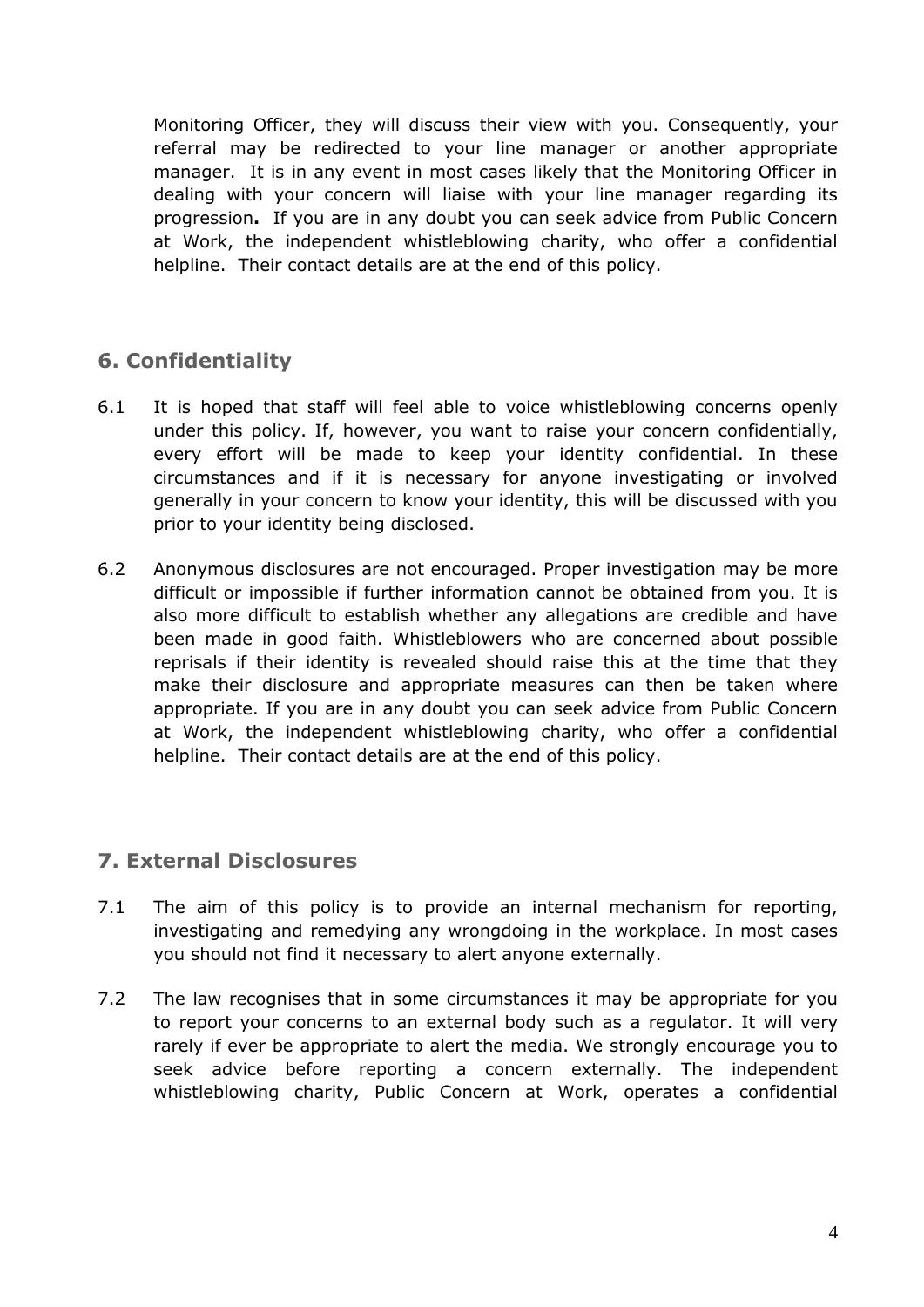helpline. They also have a list of prescribed regulators for reporting certain types of concern. Their contact details are at the end of this policy.

7.3 Whistleblowing concerns usually relate to the conduct of staff, but they may sometimes relate to the actions of a third party, such as a contractor. The law allows you to raise a concern in good faith with a third party, where you reasonably believe it relates mainly to their actions or something that is legally their responsibility. You are encouraged, however, to report such concerns internally in line with the procedure outlined above.

## <span id="page-4-0"></span>**8. Investigation and Outcome**

- 8.1 Once you have raised a concern, an initial assessment will be undertaken to determine what, if any, steps should be taken. As part of this process, whether your concern falls within the scope of this policy will be considered. You will be informed of the outcome of the assessment. You may be required to attend meetings in order to provide further information.
- 8.2 Following the initial assessment an investigation may be undertaken. It may be appropriate for a line manager or some other Council officer to undertake the investigation. Questions of potential conflict of interest will be considered in determining the appropriateness or otherwise of any particular officer carrying out an investigation. Where a potential or actual conflict of interests exists for a particular officer they should not carry out the investigation. In exceptional circumstances or where specific expertise is required, an external investigator may be appointed.
- 8.3 It may be appropriate to instigate a further procedure following the conclusion of any investigation, such as the disciplinary procedure. Any such action falls outside the scope of this policy.
- 8.4 Whilst in most circumstances you will be kept informed of the progress of any investigation and its likely timescale, the need for confidentiality may prevent the provision of information to you including specific details of the investigation or any disciplinary action taken as a result. The investigator will decide what details, if any, should be provided to you regarding the investigation itself and its outcome. You should, however, treat any information about the investigation provided to you as confidential.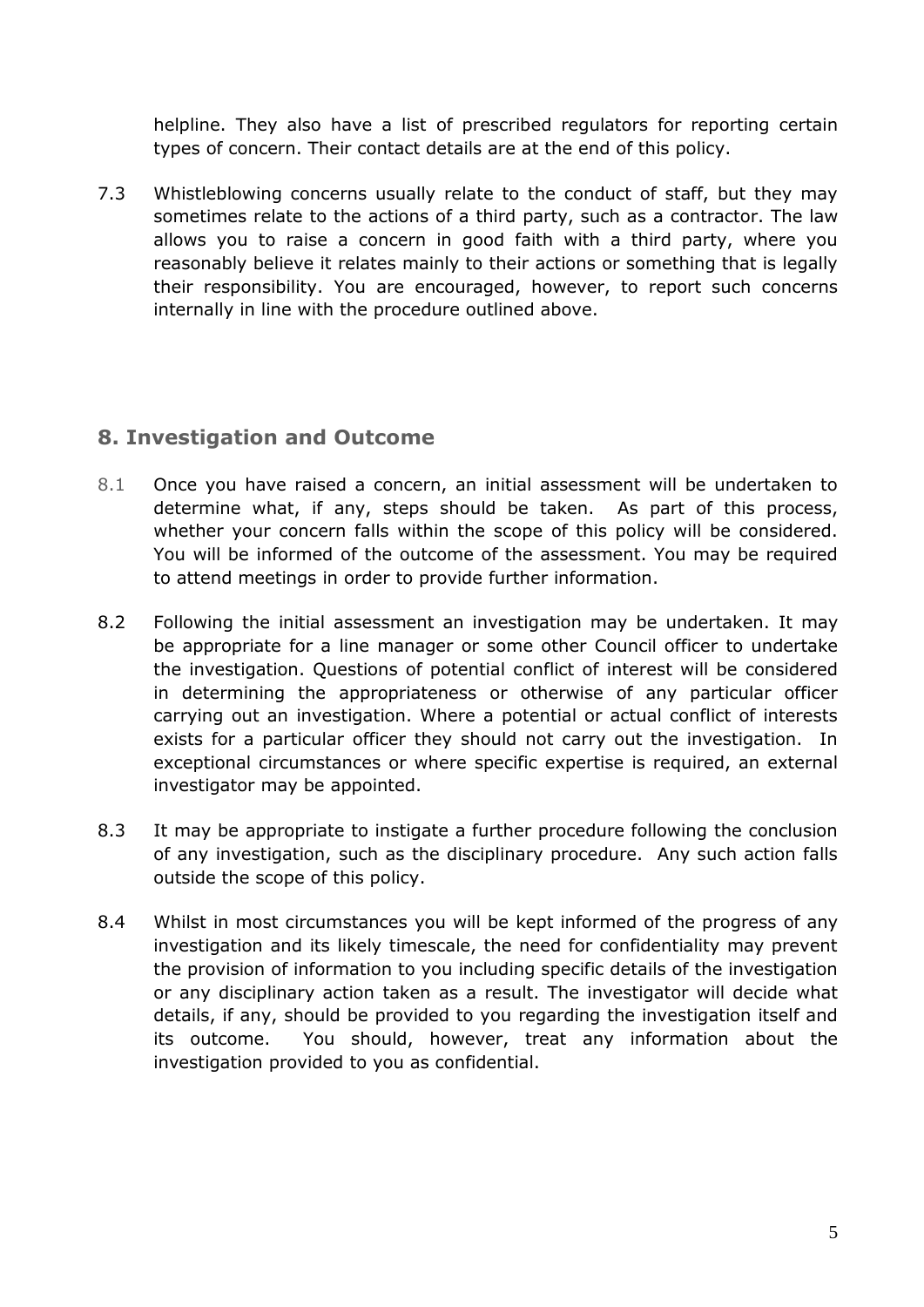8.5 If it is concluded that a whistleblower has made false allegations maliciously, in bad faith (i.e. not merely mistakenly) or with a view to personal gain, the disciplinary procedure will be followed in respect of that complaint.

## <span id="page-5-0"></span>**9. Protection and Support for Whistleblowers**

- 9.1 It is understandable that whistleblowers are sometimes worried about possible repercussions. The Council aims to encourage openness and will support staff who raise genuine concerns in good faith under this policy, even if they turn out to be mistaken.
- 9.2 Staff must not suffer any detrimental treatment as a result of raising a concern in good faith. Detrimental treatment includes dismissal, disciplinary action, threats or other unfavourable treatment connected with raising a concern. If you believe that you have suffered any such treatment, you should inform your line manager or HR immediately who will assess what steps, if any, should be taken. If for any reason you do not believe it is appropriate to raise this with your line manager you should inform the next line of management. Where matters have been disclosed in confidence and anonymously, then you can speak with the Monitoring Officer. If the matter is not resolved to your satisfaction you may raise this using the Grievance Procedure.
- 9.3 Staff must not threaten or retaliate against whistleblowers in any way. Anyone involved in such conduct will be subject to disciplinary action.

## <span id="page-5-1"></span>**10. Responsibility for the success of this policy**

- 10.1 The Monitoring Officer has overall responsibility for this policy and for reviewing the effectiveness of actions taken in response to concerns raised under this policy.
- 10.2 The Monitoring Officer has day-to-day operational responsibility for this policy and must ensure that all managers and other staff who may deal with concerns or investigations under this policy receive regular and appropriate training.